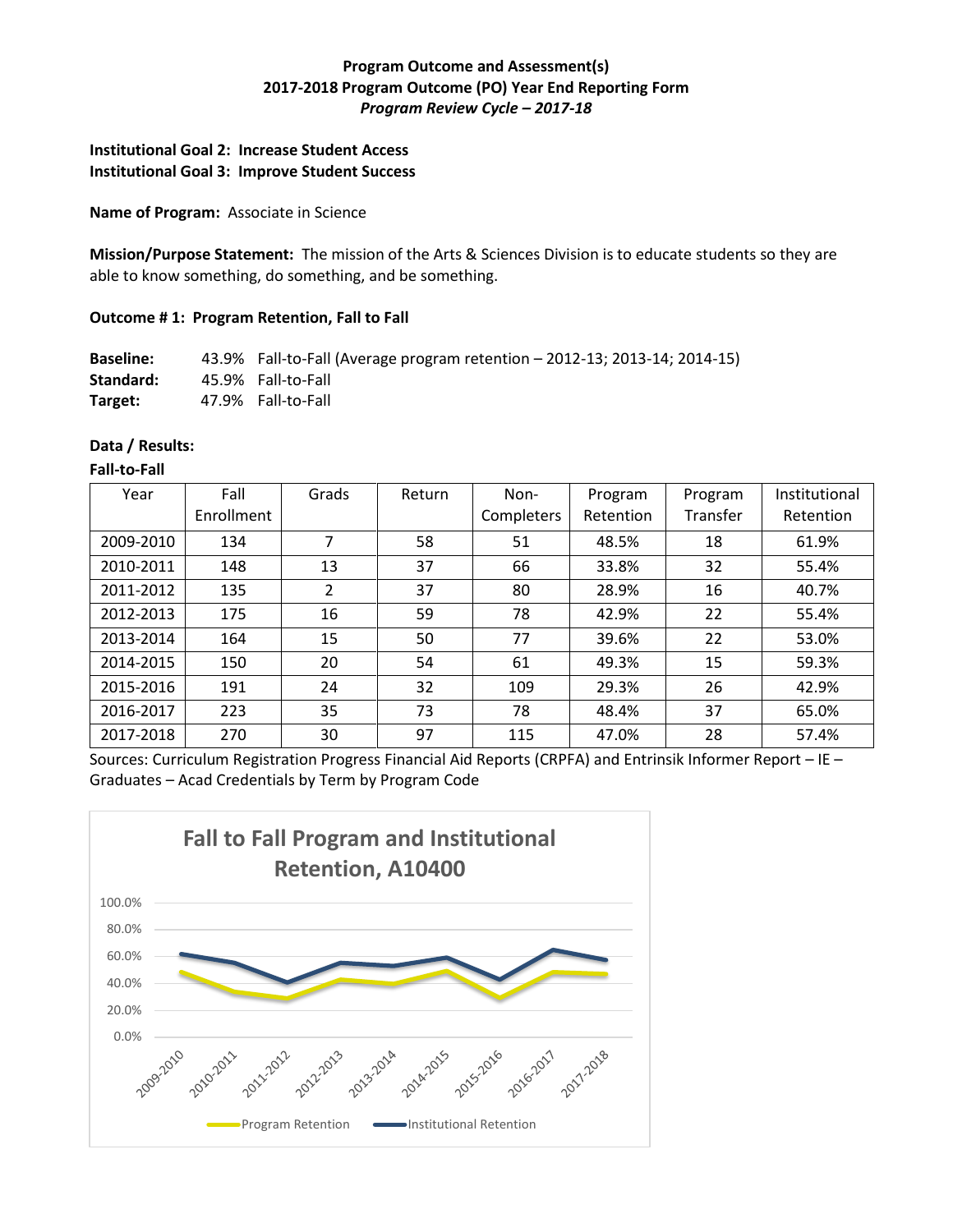### **2018-2019 Strategies / Action Items:**

| Item#          | Strategies / Action Items (Action items identified in the | Results (State the progress/results of the |
|----------------|-----------------------------------------------------------|--------------------------------------------|
|                | 2017-18 year-end report)                                  | action items identified based on your      |
|                |                                                           | method of assessment. Provide              |
|                |                                                           | number/percent accomplished.)              |
| $\mathbf{1}$   | The Arts & Sciences Division will continue implementing   | Our OnPoint Student Success Based          |
|                | the OnPoint Student Success Based Advising Initiative.    | Advising Initiative is currently ongoing.  |
|                |                                                           | New students are continuing to register    |
|                |                                                           | for ACA 122 during their first academic    |
|                |                                                           | semester and assigned to the faculty       |
|                |                                                           | advisor who teaches their ACA 122          |
|                |                                                           | course. As part of OnPoint, WCC            |
|                |                                                           | implemented Aviso Retention software       |
|                |                                                           | during summer 2018. At the start of fall   |
|                |                                                           | 2018, there were 36 Arts & Sciences        |
|                |                                                           | students with an academic plan in Aviso.   |
|                |                                                           | At the writing of this report, that        |
|                |                                                           | number has grown to 516 and continues      |
|                |                                                           | to rise. It is important to note that      |
|                |                                                           | Career & College Promise students, as      |
|                |                                                           | well as, innovative high school students   |
|                |                                                           | do not take QEP sections of ACA and are    |
|                |                                                           | not assigned a faculty advisor. These      |
|                |                                                           | students are advised exclusively by staff  |
|                |                                                           | connected with the individual innovative   |
|                |                                                           | high schools or WCC's Career and           |
|                |                                                           | College Promise staff members.             |
| $\overline{2}$ | The Arts & Sciences Division will implement Aviso         | Aviso Retention software was fully         |
|                | Retention Software during the Fall 2017 semester.         | implemented starting in the fall 2018      |
|                |                                                           | semester. Usage of the software for the    |
|                |                                                           | Arts & Sciences Division has increased     |
|                |                                                           | since that time. Between the start of      |
|                |                                                           | the fall 2018 semester and April 15,       |
|                |                                                           | 2019, 5,707 early alerts were created for  |
|                |                                                           | students within the Division. 4,991 were   |
|                |                                                           | automated alerts mostly concerning         |
|                |                                                           | student attendance and LMS log-in          |
|                |                                                           | issues. 716 were faculty-initiated alerts. |

**Provide narrative for analysis of program retention.** *(Based on the data, provide a narrative of your analysis of fall to fall retention. Indicate factors that may have affected your retention. State any changes you plan to address for next year that may affect / increase your retention.)* 

Fall-Fall program retention decreased slightly from 48.4% to 47.0% and institutional retention decreased from 65.0% to 57.4%. The overall enrollment in the Associate in Science increased for the fourth consecutive year. Many of our Career and College Promise students have historically been placed in the AS pathway however and many of these students do not continue on after high school due to their collection of 12-18sh and enrollment at a four year college or university. The college transfer division continues to make significant efforts through our ACA 122 College Success course to help students identify their career and educational interests to ensure that they are pursuing academic goals that best match their long range career goals.